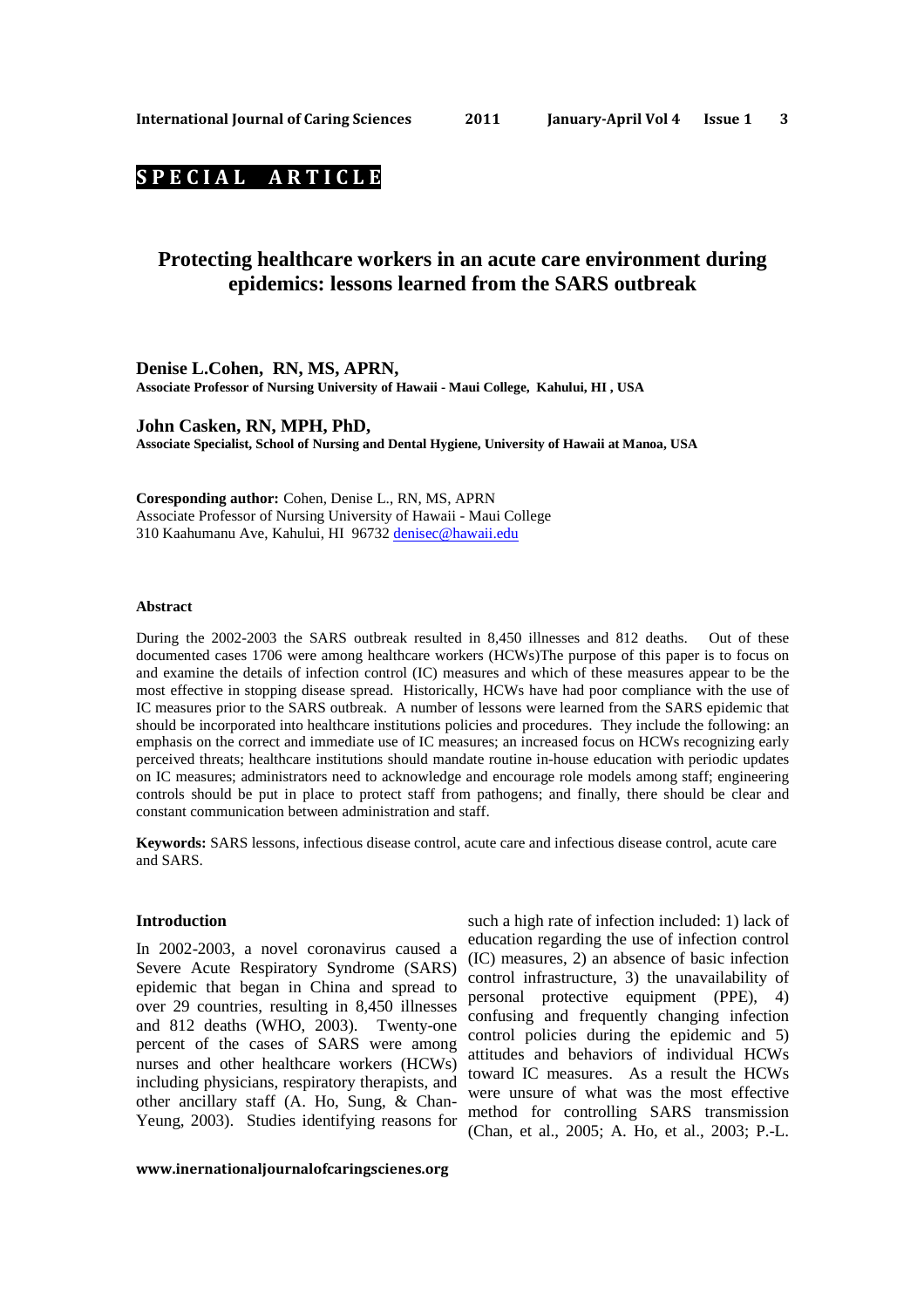Ho, Tang, & Seto, 2003; Moore, Gamage, Bryce, Copes, & Yassi, 2005a; Murphy, 2006).

Although formal infection control programs were introduced in the United States and other industrialized countries over three decades ago, in countries with poor resources fundamental infection control policies are often absent. As a result infection control standards vary from country to country causing haphazard and ineffective disease control (DeJoy, Searcy, Murphy, & Gershon, 2000; Murphy, 2006). Due to the severity and international consequences of SARS, the World Health Although, all HCWs are at occupational risk for Organization (WHO) became the main acquiring airborne infectious disease, nurses organization in disseminating information on have the most risk due to their prolonged close infection control measures and surveillance contact with patients while rendering care during the SARS outbreak (Lee, 2009; Murphy, (Maunder, et al., 2004; Tzeng, 2005). Nurses 2006). The WHO worked with the public have always assumed a high occupational risk health agencies of individual countries as the of encountering biological, chemical, physical, disease outbreak proved to be fluid and ergonomic, or psychosocial hazards. Therefore, dynamic with controversy on several measures it is important that policies and procedures are especially the use of quarantine and when to in place to protect them. employ IC measures. This epidemic highlighted the need for acute care institutions to be prepared for new and emerging infectious diseases (Murphy, 2006; WHO, 2003).

### **Purpose and Rationale**

The purpose of this paper is to review and examine a small sample of healthcare institutions in some of the countries affected by the SARS outbreak. This paper will focus on the details of infection control methods and which measures appeared to be the most effective in stopping the spread of disease. Finally, this paper reviews what lessons were learned and how they could be applied to the next epidemic or pandemic to protect patients, nursing staff and other HCWs.

A review of the literature was conducted utilizing the following databases Medline, PUBMED, Cumulated Index of Nursing and Allied Health Literature (CINAHL), and EBSCO. Key words were SARS, infection control measures, personal protective equipment, knowledge, attitudes and practice of IC measures, nurses, HCWs. Criteria included articles written in English, focusing on HCWS use of infection control measures, and the dates were from 1995-2010.

#### **Background**

### *HCWs and infection control policies*

Infection control measures are defined as policies and procedures designed to minimize spread of infection in and out of healthcare facilities. It includes such methods as barrier precautions, hand hygiene, immunization programs, environmental engineering and management of health and safety programs (Bolyard, et al., 1998; Siegel, Rhinehart, Jackson, Chiarello, & Committee, 2007).

Infection control polices should include the use of barrier precautions and hand hygiene. Barrier precautions include the use of personal protective equipment (PPE). PPE includes all clothing and other work accessories or devices that an individual may wear for protection against a biological or man-made hazard. PPE may range from a simple set of earplugs to a complete self-contained breathing apparatus (SCBA), an item of body gear with oxygen provision for first responders (Deshmukh, 2006). In health care most PPE consists of masks (either N 95 or surgical masks), gloves, gowns, hair covers, shoe covers, and/or goggles (Preston, Forti, & Kassab, 2002; Siegel, et al., 2007). Hand hygiene is considered the single most effective means of reducing the transmission of infectious agents. Most, if not all healthcare institutions, have policies regarding consistent hand washing before and after rendering patient care.

Environmental engineering controls include negative pressure isolation rooms, general ventilation, and filtration to reduce the transmission of contaminants. Isolation rooms should have negative pressure, through which air is exhausted from that room to the outside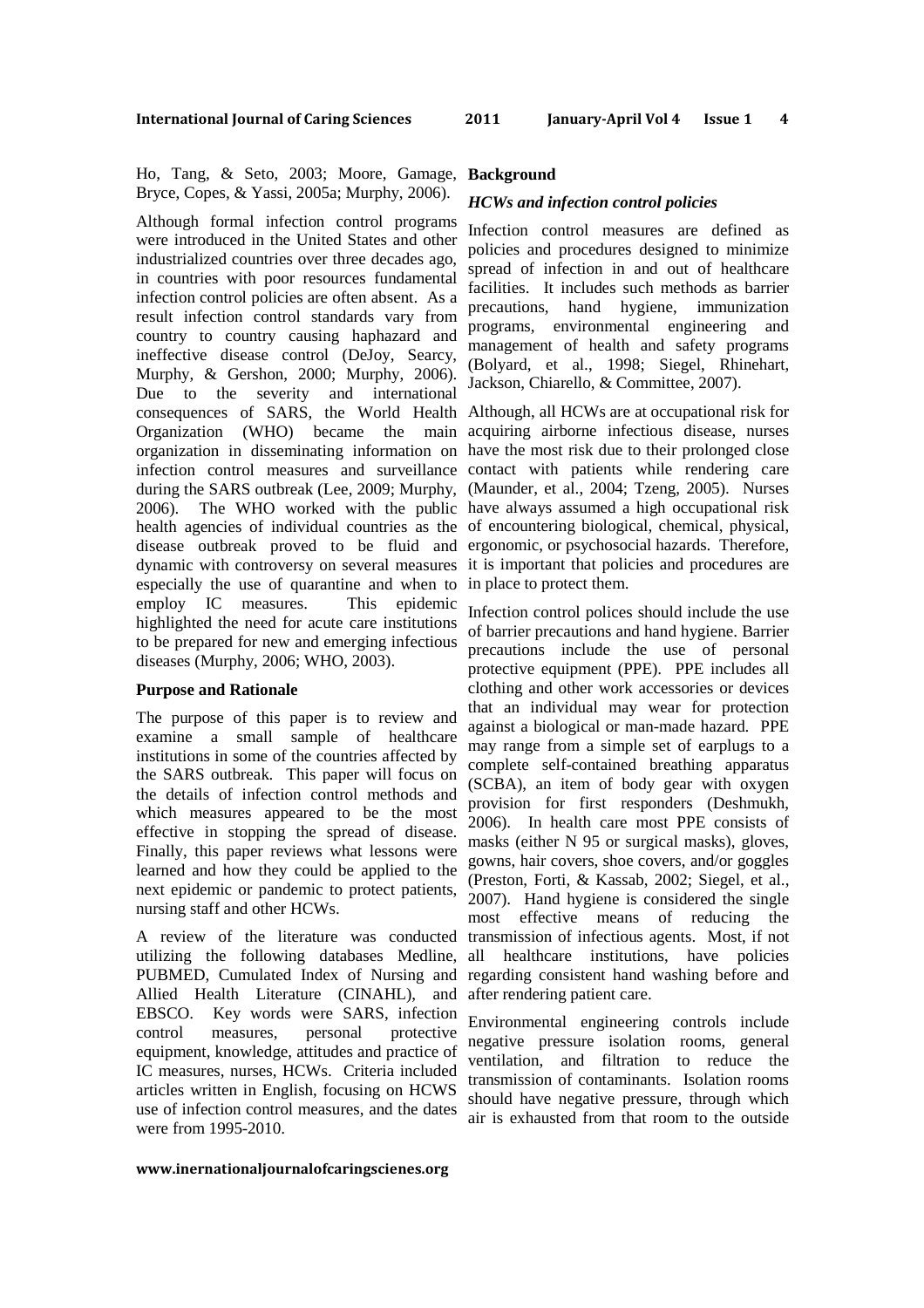the room or entering the air circulation of the protective effect the more likely the nurse institution and spreading to other patients' rooms or wards. Filtration utilizes high (Whitby, et al., 2007). efficiency particulate absorbing (HEPA) filters, which are highly effective in removing small contaminated particulates. Building temporary facilities next to a healthcare institution is a relatively inexpensive way to control contaminates without investing in too many resources. A structure as simple as a tent can suffice as a place to assess, treat and triage infectious patients without exposure to the main institution (Thorne, Khozin, & McDiarmid, 2004).

The safety climate of the institution is a variable that exerts a powerful influence on the HCWs perception of how safe their work environment is. This is important because At the peak of the SARS epidemic an health institutions with strong safety climates unprecedented number of HCWs caring for consistently report fewer workplace injuries. SARS patients became ill and several died from Studies have shown that healthcare institutions the disease. that place a strong emphasis of adherence to infected other patients and co-workers within safe work practices such as complying with the institution in which they were working. Out infection control policies have more employees of the 8,450 documented SARS infections that are likely to comply because of the worldwide, 1706 occurred among HCWs influence peers have on one another. example of this is the HCWs ability to follow al., 2005a; Shaw, 2006; Yassi, et al., 2005). isolation precautions when caring for infectious Vietnam (57%) had the highest proportion of patients. HCWs, especially those in positions HCWs infected, followed by Canada (51%) (P. of influence and power who fail to follow IC L. Ho, et al., 2003; Koh, et al., 2005; Moore, measures, can influence younger and less Gamage, Bryce, Copes, & Yassi, 2005b). mature HCWs not to follow these measures Singapore reported that among the 32 dead (Gershon, et al., 2000).

Studies have documented that historically HCWs have poor compliance rates with the use of IC measures prior to the SARS outbreak (Gershon, et al., 1995). One study revealed that HCWs working in an emergency room had inadequate knowledge of pathogen infection risk, under reported exposures, and underused personal protection equipment during trauma cases. These authors concluded that "experienced trauma care HCWs were cavalier Three studies focused on the psychological regarding blood borne disease exposure risks" impact of nurses and other hospital workers (Madan, Rentz, Wahle, & Flint, 2001). caring for SARS patients in Toronto. One Another study examined nurses' intention or study noted that, *"Nurses form the single*  acceptance of hand washing as a protective *largest occupational group in most hospitals*  behavior. Nurses' beliefs and values directly *and are directly and intensively involved in*  affected how compliant they were toward hand *patient care."* The authors' concluded that

environment versus contaminated air staying in washing policies. The more value placed on the would utilize hand washing appropriately

> Several studies examined institutional factors that affect the HCWs use of IC policies. Dejoy et al. (2000) conducted a study to examine the individual, organizational and environmental factors of non-compliance in utilization of PPE by nurses. This study concluded that three antecedents 1) individuals' beliefs, attitudes and values, 2) environmental controls and 3) reinforcing factors that reward or punish behavior were needed to increase the nurses' utilization of PPE.

# *The physical and psychological impact of SARS on HCWs*

In addition, infected HCWs (Chan, et al., 2005; Chia, et al., 2005; Moore, et from SARS 5 were HCWs (Tan, Goh, & Lee, 2006). Hong Kong and Hanoi reported that 46% and 63% of their SARS cases respectively had been acquired by HCWs' exposure to SARS patients (Twu, et al., 2003). A hospital in Taiwan, reported that 16 HCWs (5 doctors, 9 nurses and 2 respiratory therapists) were among the infected and subsequently a total of 6 of these individuals died during treatment (Chong, et al., 2004).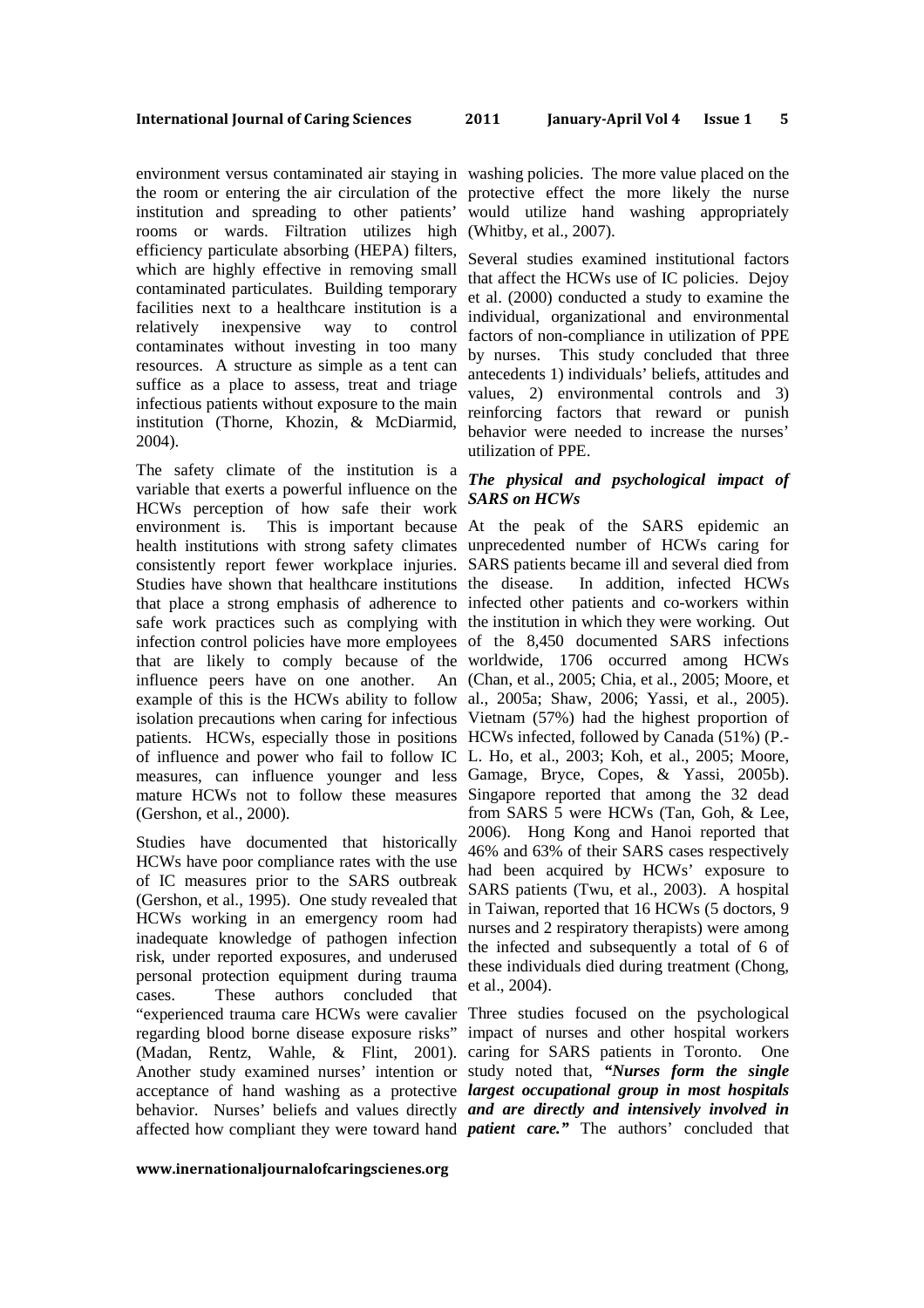nurses and other healthcare workers who had Hand washing is considered a critical contact with SARS patients experienced a more component of IC measures. One study focused with other IC measures such as hand washing.

However, Maunder (2003) noted, **"***staff were observed to be not fully complying with infection control procedures."* It was not determined whether this was due to inadequate communication (because of frequently changing guidelines), technical difficulty, or because of psychological responses such as *"denying risk or simple rebelliousness."* (p. 1247).

One study surveyed the psychological effects of SARS on hospital staff and reported that, *"Wearing a mask was the precaution most frequently cited as most bothersome and the most commonly cited difficulty with the mask was physical discomfort"* (Nickell, et al., 2004).

### *Infection Control by HCWs during SARS*

Professionalism and beliefs in the effectiveness of infection control guidelines were identified as important influences on an HCW's willingness to utilize PPE during the SARS outbreak. Yassi et al. (2005) examined the identified as low-risk, HCWs were just given HCWs' use of PPE during the SARS epidemic in Toronto, Canada. One study examined variables in family physicians' utilization of PPE during the SARS outbreak in Singapore. patients were placed in low risk areas. These Although the participants reported feeling patients not only spread contagion to the HCWs helpless while caring for SARS patients, a few reported skepticism regarding the effectiveness of utilizing PPE. Another study examined the variables of appropriate use of PPE among HCWs in healthcare settings in Singapore and concluded that there was significant lack of knowledge of correct use of PPE and other IC measures by physicians and nurses (Chia, et al., 2005).

intense acute traumatic stress response than on the hand washing practices of medical those who had cared for no SARS cases students before and after the SARS epidemic in (Maunder, et al., 2003; Maunder, et al., 2004). Hong Kong. Prior to the SARS outbreak, a One variable that decreased the stress load survey of medical students revealed that only included the use and availability of PPE and 35.2% washed their hands prior to contact with other IC measures. Stress levels were reduced patients and 72.5% after contact with a patient. when PPE was available and nurses were After the SARS epidemic another survey was educated and encouraged to use them along conducted in 2004. It was noted that 60.3% of medical students washed their hands prior to contact with patients and 100% washed their hands after contact. Despite the SARS epidemic only 51% were aware of the WHO's infection control guidelines regarding hand washing practice. Role modeling appeared to increase compliance with hand washing guidelines as students who washed their hands before examining patients had observed their peers practice proper hand washing techniques (Wong & Tam, 2005).

> Confusing infection-control measures relating to the correct use of PPE led to an increase of SARS cases in HCWs. For example in one hospital in Hong Kong, at the end of March 2003, had identified areas that were classified according to risk for exposure to patients with SARS. High risk areas such as intensive care units and wards dedicated to SARS patients were supplied with masks, gloves, gowns, caps, goggles and shoe covers and employees were instructed to discard after a single use. Medical and pediatric wards were given the same materials but were told to use the same equipment for an entire shift. In hospital areas one mask for an entire 8-hour shift. Unfortunately several SARS cases presented atypically and were misdiagnosed and these caring for them but the infected HCWs became vectors and amplifiers for the disease (A. Ho, et al., 2003).

> In a study of nurses who cared for SARS cases in Hong Kong the following quote poignantly points out how difficult is was to adequately care for patients during the SARS outbreak (Chung, Wong, Suen, & Chung, 2005).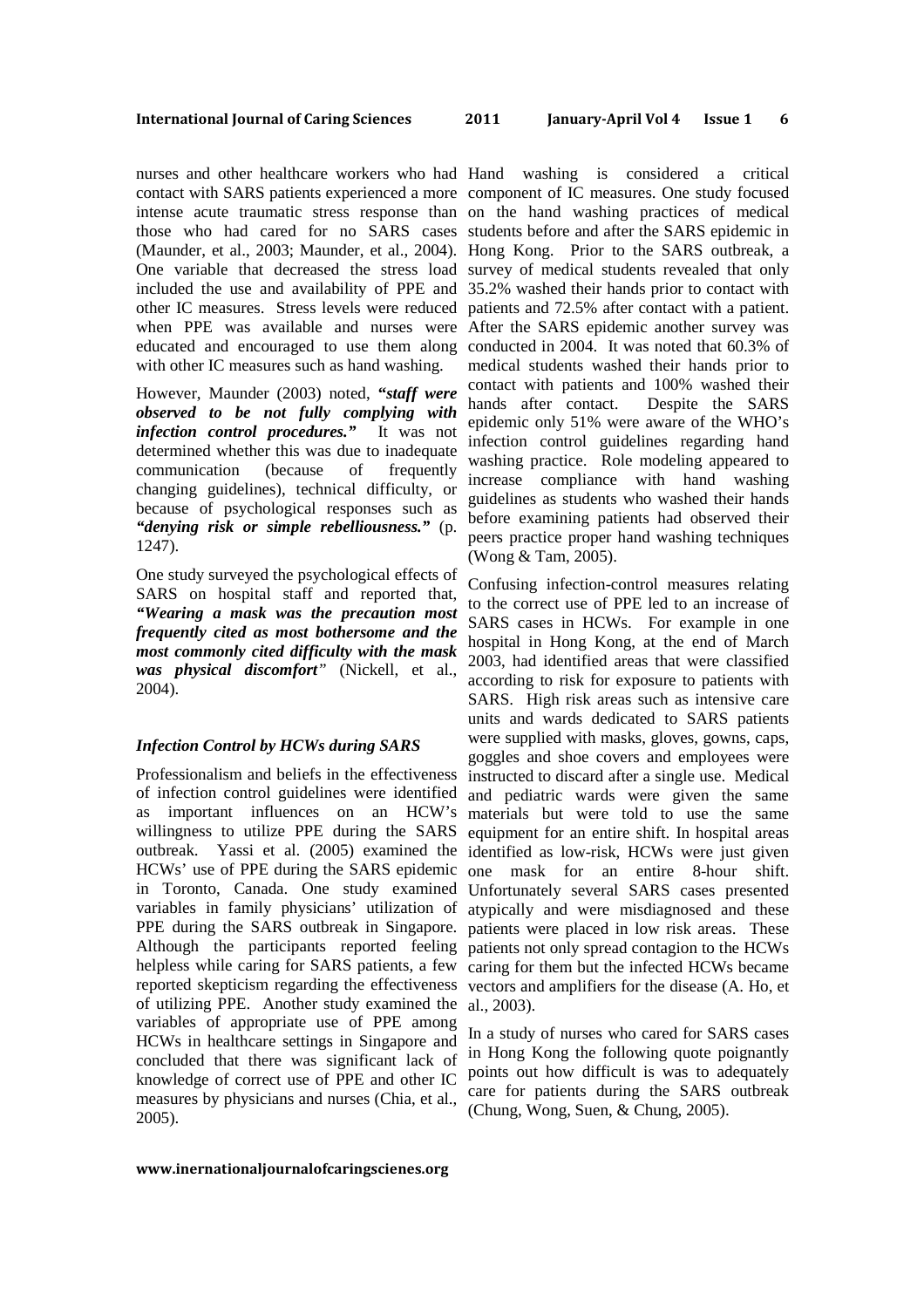*"Because the disease was so new, information continued to change . . . modification and*  **environmental protection, preventive**  *updating of the infection control procedures*  **protocols, and route control were**  *and recommendations day-by-day, and even*  **implemented procedures that helped the**  *hour, by, hour, increased the frustration and uncertainty. The perception of personal*  **strictly supervised and duly recorded. All in**  *danger was exacerbated by this uncertainty…"* (p. 514).

Another nurse reported her frustration in working with colleagues who were not using IC measures appropriately. **"…It was hard to work with those colleagues who were not**  In addition, nurses were on key committees **prepared to be assigned to SARS wards by**  making key decisions on infection control **denying risk or by simply being rebellious.**  measures. Education on correct use of PPE was **These efforts were complicated by their**  done on a daily basis. Effective communication **incomplete knowledge about the actual risk .**  between management and staff was instituted. **. .They believed whatever they heard from the media, other colleagues and friends. I was frustrated when staff was observed to be not fully complying with infection control procedures…"** (p. 513).

These quotes illustrate the multiple variables that decreased the HCWs ability and willingness to correctly implement IC measures. Lack of communication, lack of resources and confusing and rapidly changing policies all led to staff not trusting that IC measures were effective in controlling SARS. One medical student who failed to use a mask while taking a patient history became infected with SARS and subsequently died (Lau & Chan, 2005; Wong & Tam, 2005).

or poor institutional support, Tseng et al. (2005) probably due to this hospitals commitment to conducted a survey at one hospital in Taiwan the safety of its staff and patients that the that managed to stay open and provided all outcomes and the potential devastation of services during the SARS outbreak. Even SARS were markedly reduced. though some of the nurses did contract SARS, none died. The authors investigated variables that encouraged this hospital to stay open and A number of lessons about being prepared for continue to provide most if not all services any biodiasaster were learned from the SARS during the SARS epidemic. One of the main epidemic. themes identified was the hospital's ability to immediate use of IC measures, with clear maintain its supply of protective equipment communication to all of the HCWs giving such as masks, gloves, protective gowns, direct care, is associated with a dramatic goggles, shoes and hats. These were obtained decline in nosocomial-acquired cases. The by the hospital during the early stages of the HCWs who wore PPE (masks, goggles, gloves, epidemic and all staff were trained and and gowns) and practiced good hand hygiene encouraged to wear them correctly. **"...Speedy**  were less likely to develop SARS than those

of protective materials, The implementation was the actions, including planning, **preparation, implementation, supervision, verification, recording, and improvement, had to be carried out rigorously and carefully…"** (p. 62).

**"…In this study, fast and frank communication was characteristic of the selected hospital. "…The chief executive instructed all house staff that every major decision must be discussed with the nursing department in advance for hospital-wide stability"** (p. 62).

In contrast to the examples of poor compliance hospital with a strong safety climate. It is During the SARS crisis nurse administrators met twice daily to discuss the evolving situation. All resolutions were communicated by e-mail to all staff, including those working in quarantined wards whose staff members had to stay at the hospital throughout the epidemic. Educating nurses daily increased the use of IC measures throughout the hospital (Tseng, Chen, & Chou, 2005). This hospital exemplifies a

## **Discussion**

The first is that correct and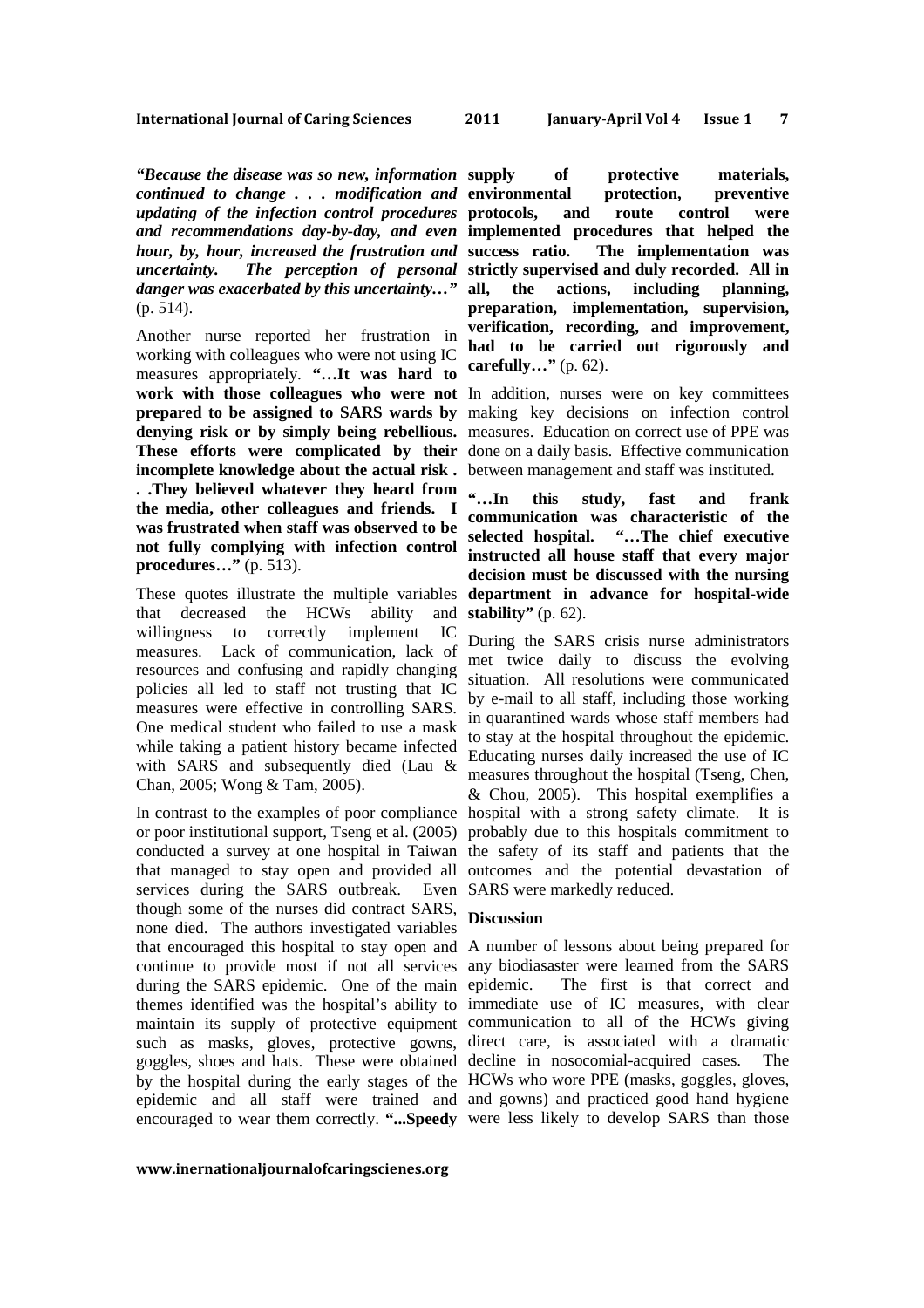Taiwan, Singapore and Toronto all reported a dramatic decrease in SARS cases once staff were supplied and correctly used all IC measures (Chan, et al., 2005; Chia, et al., 2005; P.-L. Ho, et al., 2003; Shaw, 2006; Twu, et al., 2003; Varia, et al., 2003; Yassi, et al., 2005). Confidence that HCWs had in the ability of IC measures to protect them against the coronovirus occurred only after successful termination of the disease was attributed toward consistent and correct use (Tan, et al., 2006).

Second, there needs to be an increased focus on ensuring that all of the HCWs, including nurses, recognize a perceived risk or threat and are able to implement IC measures in a correct and timely way (Kim, et al., 1999; Madan, et al., 2001). For example, medical students who had an increased emphasis on the use of IC measures were more likely to use these in their practice (Wong & Tam, 2005). It would be reasonable to expect that this would be the same for nursing education; emphasis on the use of IC measures and why these measures should be utilized should be continued throughout the course of their study.

institutions should have routine mandatory inhouse education on the correct and appropriate for rapid response as a critical situation evolves. use of IC measures, with periodic updates simulating an infectious disease outbreak or bioevent. These policies and procedures need This paper validates the importance that to be part of a facility's policy. The more healthcare institutions be prepared for any comfortable the HCWs including nurses are in training for epidemics, pandemics, biodisasters, the more confidence they have in been shown that institutions that were prepared their skills to mange these events (Crane, 2005; Maunder, et al., 2003; Thorne, et al., 2004).

Fourth, institutions need to acknowledge and encourage role models especially among senior medical and nursing staff. Nurses need to be empowered to initiate the use of IC measures, including when and where to utilize PPE, based on their knowledge and education. Use of PPE should not be based on the hospital administrators' attempts to economize. If changes need to be made, nurses should be part of the decision making process. Nurses should

who did not. Hospitals in Beijing, Hong Kong, also be key members of any hospital's safety committee (Moore, et al., 2005a; Tzeng, 2004).

> Fifth, healthcare institutions need to ideally have in place engineering controls such as the use of isolation, negative pressure rooms, general ventilation, local ventilation, high efficiency particulate aerosol (HEPA) filtration, anterooms with neutral or negative pressure ability. In areas where cost is a factor something simple such as a tent adjacent to treatment facilities can successfully decrease the spread of disease (Thorne, et al., 2004).

Third, hospitals and other health care departments and other reliable sources such as Finally, during a bioevent, clear and constant communication between administration and direct care staff is critical. Updating information as it becomes available reduces stress and increases effectiveness of the HCWs ability to give care during stressful situation such as the SARS epidemic (Moore, et al., 2005a; Tseng, et al., 2005). Today we have such technology as computers, smartphones, PDAs and other technology making communication rapidly available as a situation evolves. This is not only desirable but in many instances necessary. Having reliable and instant communication from public health the WHO allows for better decision-making and

### **Conclusion**

such as emerging/remerging infectious diseases or other biodisasters. It has had better outcomes than those that were not. These findings highlight the need for updating all staff regarding correct utilization of IC measures, including the correct use of PPE and handwashing. I the past, the consequences of the HCWs not utilizing IC measures were devastating to them and the patients they cared for. Unfortunately, even after the SARS epidemic, the willingness to use IC measures correctly by nurses remains low (Shaw, 2006). In light of current and future epidemics and pandemics this is cause for grave concern.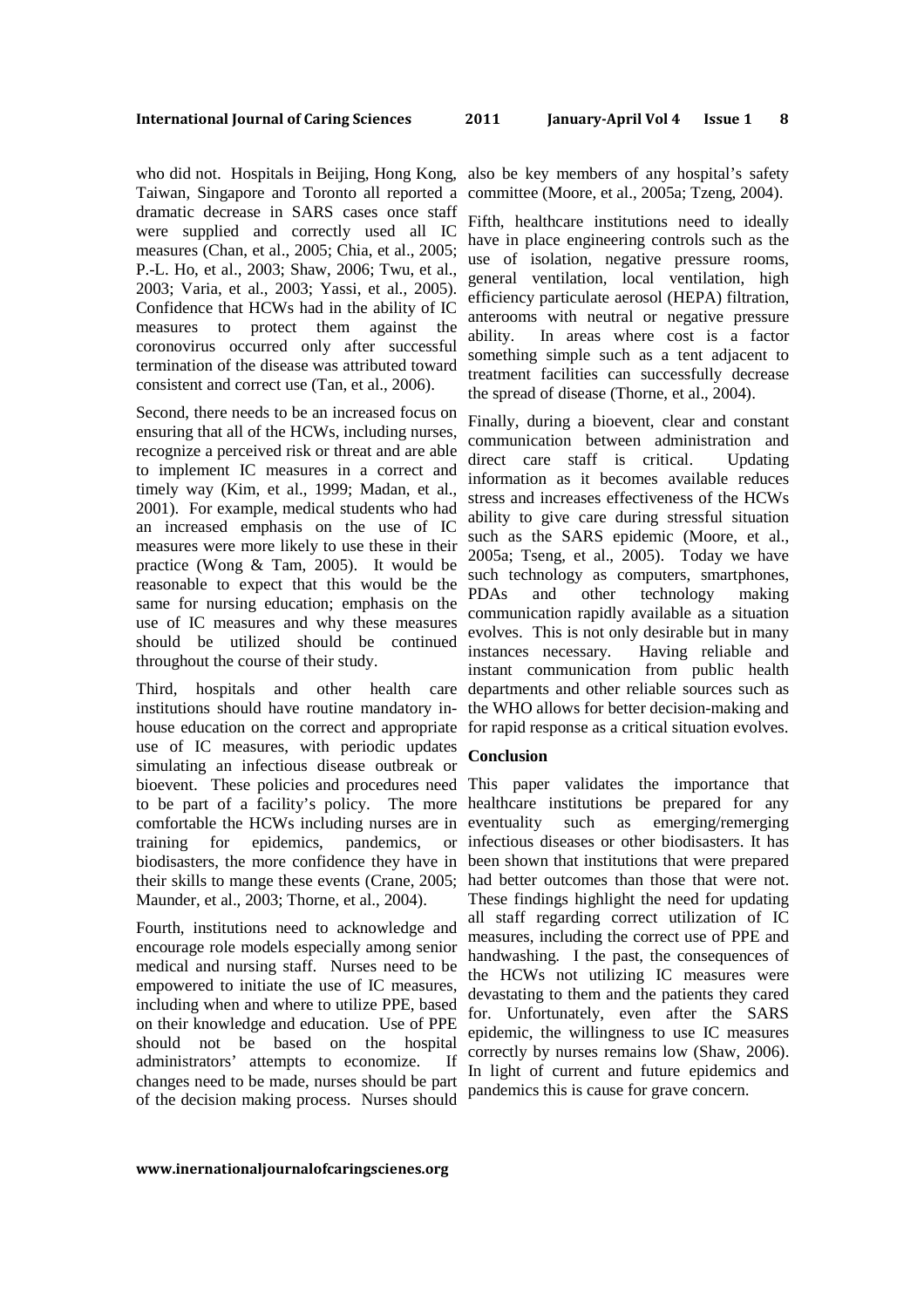Future research needs to examine the nurses' and nursing students' attitudes, beliefs, barriers and acceptance towards IC measures. In addition hospital administrators' education and attitudes towards IC measures should also be Crane, J. (2005). Assessment of the community healthcare examined since the institutions emphasis on the importance of IC measures directly impacts the HCWs compliance with those measures.

Both inpatient an outpatient health care facilities must be prepared in advance in order Deshmukh, A. (2006). Product evaluation and process to manage large scale infectious disease outbreaks including those caused by emerging or reemerging pathogens such as SARS, Tuberculosis, Norovirus and influenza epidemics and pandemics (Thorne, et al., 2004). Gershon, R., Karkashian, C., Grosch, J., Murphy, L. R., In addition schools of nursing have a duty to teach nursing students how to utilize IC measures and explain the necessity for using them.

Nursing curriculum should advance the idea of empowering nurses in decision-making especially toward self-protective behavior.

All institutions should keep foremost that the safety of their staff is critical in ensuring nurses' ability to give safe and effective bedside care under trying conditions. We cannot afford to lose our nurses to deadly pathogens. All of the above interventions can reduce the danger Kim, L., Evanoff, B., Parks, R., Jeffe, D., Mutha, S., of working with deadly pathogens. Education, practice, communication, decision-making and available resources increases the nurses' ability to correctly utilize IC measures under difficult Koh, D., Lim, M., Chia, S., Ko, S., Qian, F., Ng, V., et al. situations.

### **References**

- Bolyard, E., Tablan, O., Williams, W., Pearson, M., Shapiro, C., Deitchman, S., et al. (1998). Guideline for infection control in health care personnel, 1998. *American Journal of Infection Control, 26*, 289-354.
- Chan, S., Leung, G., Tiwari, A., Salili, F., Leung, s., Wong, D., et al. (2005). The Impact of work-related risk on nurses during the SARS outbreak in Hong Kong. *Community Health, 28*(3), 274-287.
- Chia, S., Koh, D., Fones, C., Qian, F., Ng, V., Tan, B., et al. (2005). Appropriate use of personal protective equipment among healthcare workers in public sector hospitals and primary healthcare polyclinics during the SARS outbreak in Singapore. *Occupationa Environmental Medicine, 62*, 473-477.
- Chong, M.-Y., Wang, W.-C., Hsieh, W.-C., Lee, C.-Y., Chiu, N.-M., Yeh, W.-C., et al. (2004). Psychological impact of severe acute respiratory syndrome on health

workers in a tertiary hospital. *British Journal of Psychiatry, 185*, 127-133.

- Chung, B., Wong, T., Suen, E., & Chung, J. (2005). SARS: caring for patients in Hong Kong. *Journal of Clinical Nursing, 14*, 510-517.
- providers' ability and willingness to respond to a bioterrorist attack in Florida. 1-141
- DeJoy, D., Searcy, C., Murphy, L., & Gershon, R. (2000). Behavioral-diagnostic analysis of compliance with universal precautions among nurses. *Journal of Occupational Health Psychology, 5*(1), 127-141.
- improvement guidelines for the personal protective equipment manufacturers based on human factors, NIOSH guidelines and system safety principles (pp. 1- 160). Blacksburg: Virginia Polytechnic Institute and State University.
- Escamilla-Cejudo, A., Flanagan, P., et al. (2000). Hospital safety climate and its relationship with safe work practices and workplace exposure incidents. *American Journal of Infection Control, 28*, 211-221.
- Gershon, R., Viahov, D., Felknor, S., Vesley, D., Johnson, P., Delclos, G., et al. (1995). Compliance with universal precautions among health care workers at three regional hospitals. *American Journal of Infection Control, 23*, 225-236.
- Ho, A., Sung, J., & Chan-Yeung, M. (2003). An outbreak of severe acute respiratory syndrome among hospital workers in a community hospital in Hong Kong. *Annals of Internal Medicine, 139*, 564-567.
- Ho, P.-L., Tang, X.-P., & Seto, W.-H. (2003). SARS: hospital infection control and admission strategies. *Respirology, 8*, S41-S45.
- Haase, C., et al. (1999). Compliance with universal precautions among emergency department personnel: Implications for prevention programs. *American Journal of Infection Control, 27*, 453-455.
- (2005). Risk perception and impact of severe acute respiratory syndrome (SARS) on work and personal lives of healthcare workers in Singapore. What can we learn? *Medical Care, 43*(7), 676-682.
- Lau, P. Y., & Chan, C. W. (2005). SARS (severe acute respiratory syndrome): reflective practice of a nurse manager. *J Clin Nurs, 14*(1), 28-34.
- Lee, K. (2009). *The World Health Organization*. London and New York: Routledge Taylor and Francis Group.
- Madan, A., Rentz, D., Wahle, M., & Flint, L. (2001). Noncompliance of health care workers with universal pecautions during trauma resuscitations. *Southern Medical Jouranl, 94*(3), 277-280.
- Maunder, R., Hunter, J., Vincent, L., Bennett, J., Peladeau, N., Leszcz, M., et al. (2003). The immediate psychological and occupational impact of the 2003 SARS outbreak in a teaching hospital. *Canadian Medical Association Journal, 168*(10), 1245-1251.
- Maunder, R., Lancee, W., Rourke, S., Hunter, J., Goldbloom, D., Balderson, K., et al. (2004). Factors Associated with the psychological impact of severe